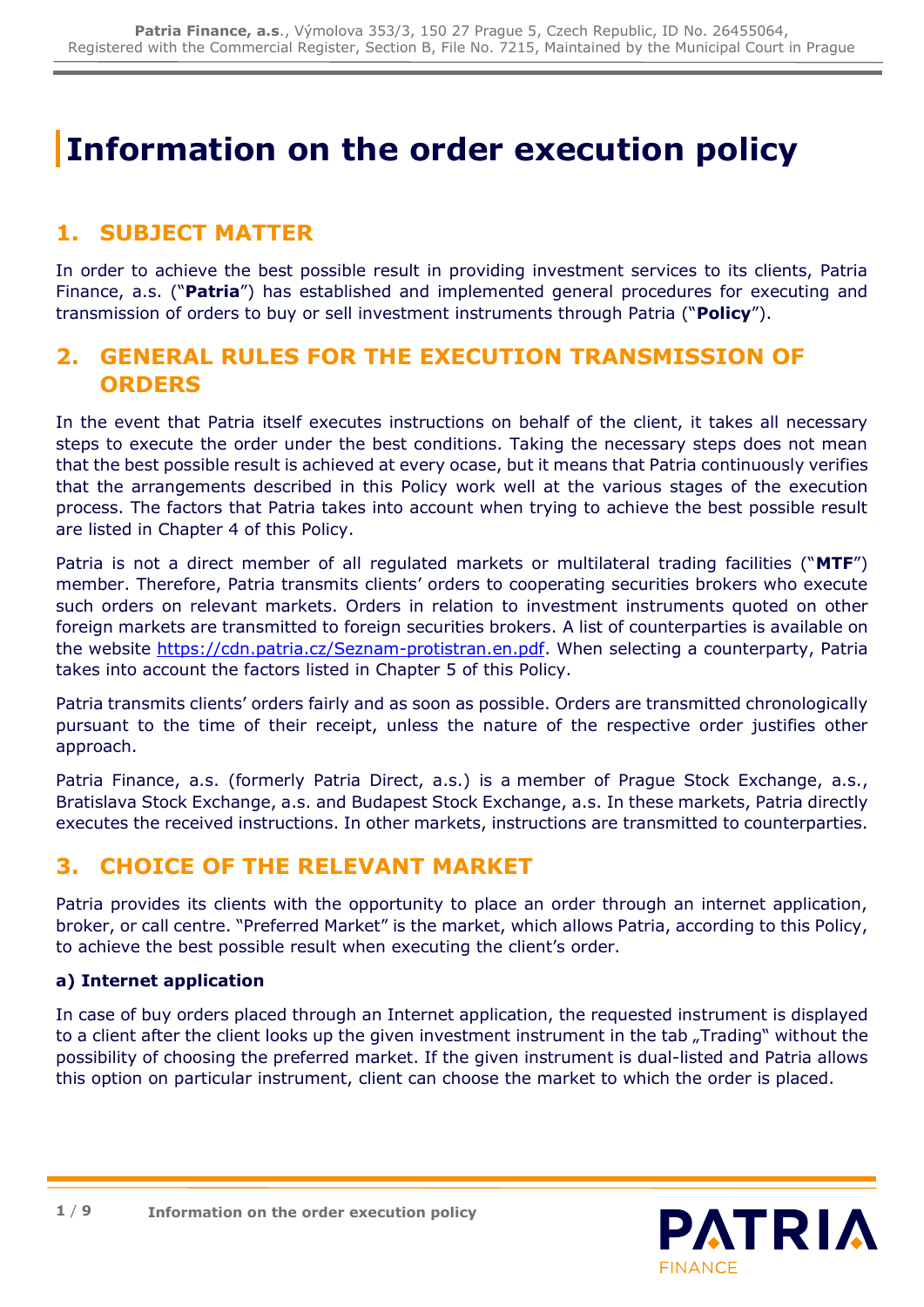In case of other investment instruments, the Preferred Market is chosen by Patria after considering the factors below and all relevant parameters, which could influence the quality of the execution. This also applies to dual listing where one of the listings is quoted on PSE.

As regards sell orders, the Preferred Market reflects the market on which the investment instrument was bought, unless a material change of conditions on respective markets justifies other approach (e.g. the investment instrument is de-listed from the relevant market).

#### **b) Order placed through a broker or call centre**

Both brokers and call centre employees act in accordance with the above rules. If the client shows interest to buy an investment instrument in a specific currency, Patria's employee, when choosing a market, will take into account the below Factors determining the choice of the Preferred Market (Section 4).

The client may place a sell order on other than the Preferred Market through a broker or a call centre only if the respective markets allow for mutual order execution.

# **4. FACTORS DETERMINING THE CHOICE OF THE PREFERRED MARKET**

#### **a) Factors**

When choosing the Preferred Market, Patria takes into account various factors such as:

- − price for the relevant investment instrument which can be achieved on a given market;
- − costs relating to order execution;
- − market liquidity, or the probability and speed of order execution, respectively;
- − currency;
- − settlement conditions;
- − order parameters, particularly the volume and order type (see below), or other important factors for order execution.

In the process of execution and transmission of orders Patria considers the total consideration to be the most important factor. Total consideration represents the price of the financial instrument and the costs relating to execution, which shall include all expenses incurred by the client which are directly relating to the execution of the order, including execution venue fees, clearing and settlement fees and any other fees paid to third parties involved in the execution of the order.

Another important factor is liquidity, as liquidity influences the speed and probability of order execution. Higher market liquidity also contributes to its resistance against price volatility and generally allows investors to achieve a better execution price both on supply and demand side due to the fact that there is a smaller spread between the supply and demand prices on a more liquid market. However, subject to available information regarding current situation on respective markets, Patria may prefer another factor as the most important when choosing the Preferred Market for the execution of a particular order.

Particularly due to high transaction and settlement costs which are connected with a transfer on a different market, Patria, when choosing the Preferred Market for a sell order, chooses a market on which the respective investment instrument was bought.

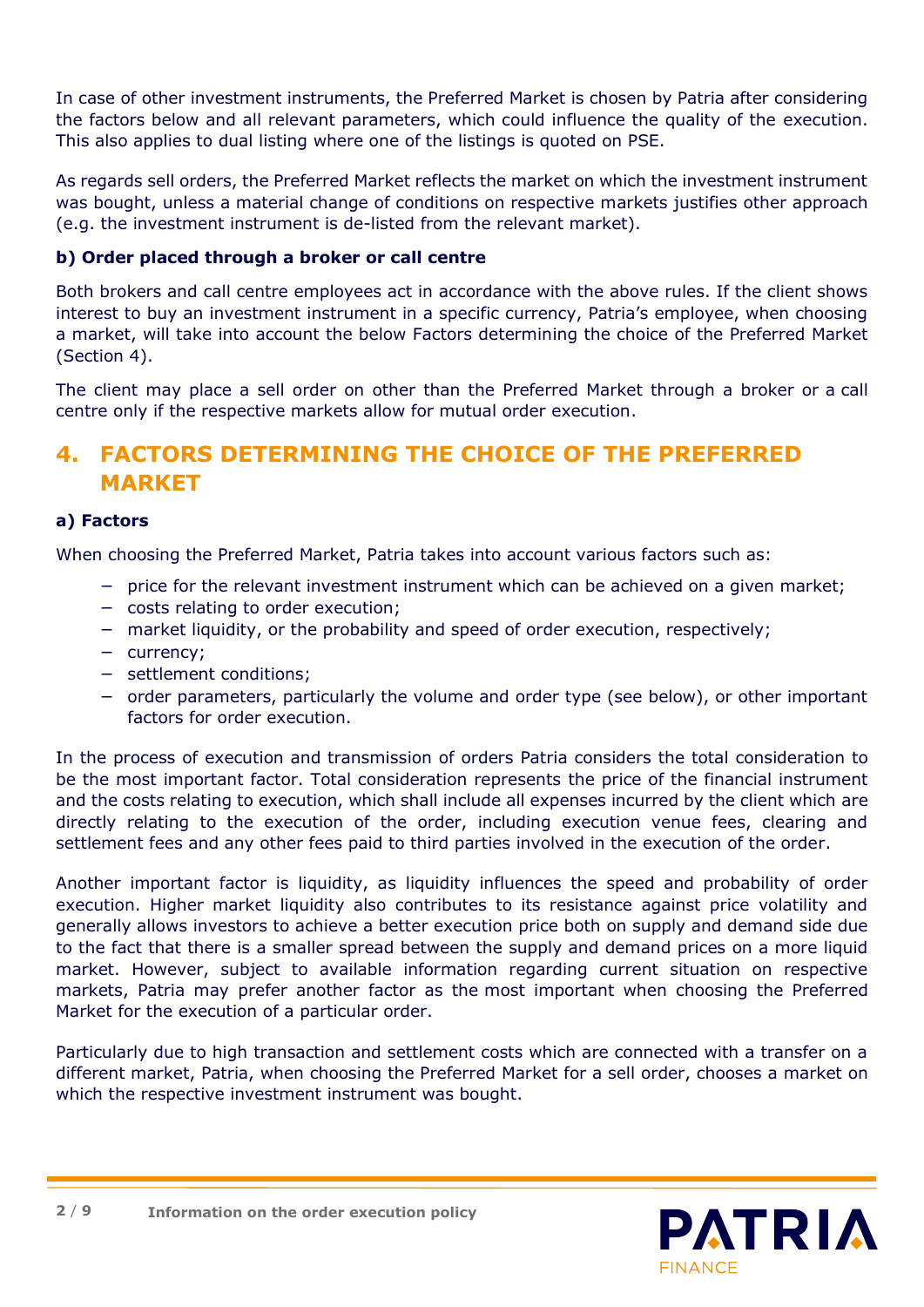Placing an order through a broker or call centre enables Patria, when choosing the Preferred Market, to also consider the currency required by the client as well as the fact whether some of the markets considered are open or closed for trading at a given moment.

When determining the relative importance of specific factors, Patria, apart from the above, takes into account also the following criteria:

- − categorization of the client as a retail or a professional client;
- − type of the order, including whether any specific instructions are given;
- − type of the investment instrument that is subject of the order;
- − structure of the execution venue on which the order can be executed.

Once a specific market is chosen, whether by Patria or its client, the whole order is transmitted to this market and stays there until it is completely or partially executed, its validity expires, or is cancelled.

#### **b) Execution venues and procedures**

In order to achieve the best execution for its client, Patria may use one or more of the following execution venue types when executing clients' orders:

- − regulated markets;
- − MTF;
- − systematic internalizers;
- − trading on Patria's own account;
- − market makers, trading facility specialists or entities performing similar functions; or
- − similar entities with its registered office outside the EU.

Apart from any specific instruction given by a client, Patria executes orders in accordance with the Policy in the following fashion:

- − The Policy provides for the possibility that a client order may be executed outside a regulated market or MTF, for example by way of trading on Patria's own account, on condition that Patria fulfills its obligation towards best execution of such order. However, in order to execute client orders outside a regulated market or MTF, Patria is obliged to obtain a prior express consent of the client.
- − The order can be executed directly on the regulated market or MTF. In case Patria is not a direct member of the relevant market or MTF, it may enter such regulated market or MTF, for the purposes of client order execution, through a third party market participant (e.g. a member of a given stock exchange).
- − The order can, in case of units in collective investment undertakings, be transmitted for execution to a transfer agent.

The list of markets on which Patria executes orders is available at [https://cdn.patria.cz/Seznam](https://cdn.patria.cz/Seznam-prevodnich-mist.en.pdf)[prevodnich-mist.en.pdf.](https://cdn.patria.cz/Seznam-prevodnich-mist.en.pdf)

# **5. SPECIFIC INSTRUCTION**

Any specific instruction given by a client may prevent Patria from the realization of procedures included in the Policy to achieve the best result; nevertheless, Patria, within the scope of the client's instruction, will do its best to achieve the best possible result when executing the client's order.

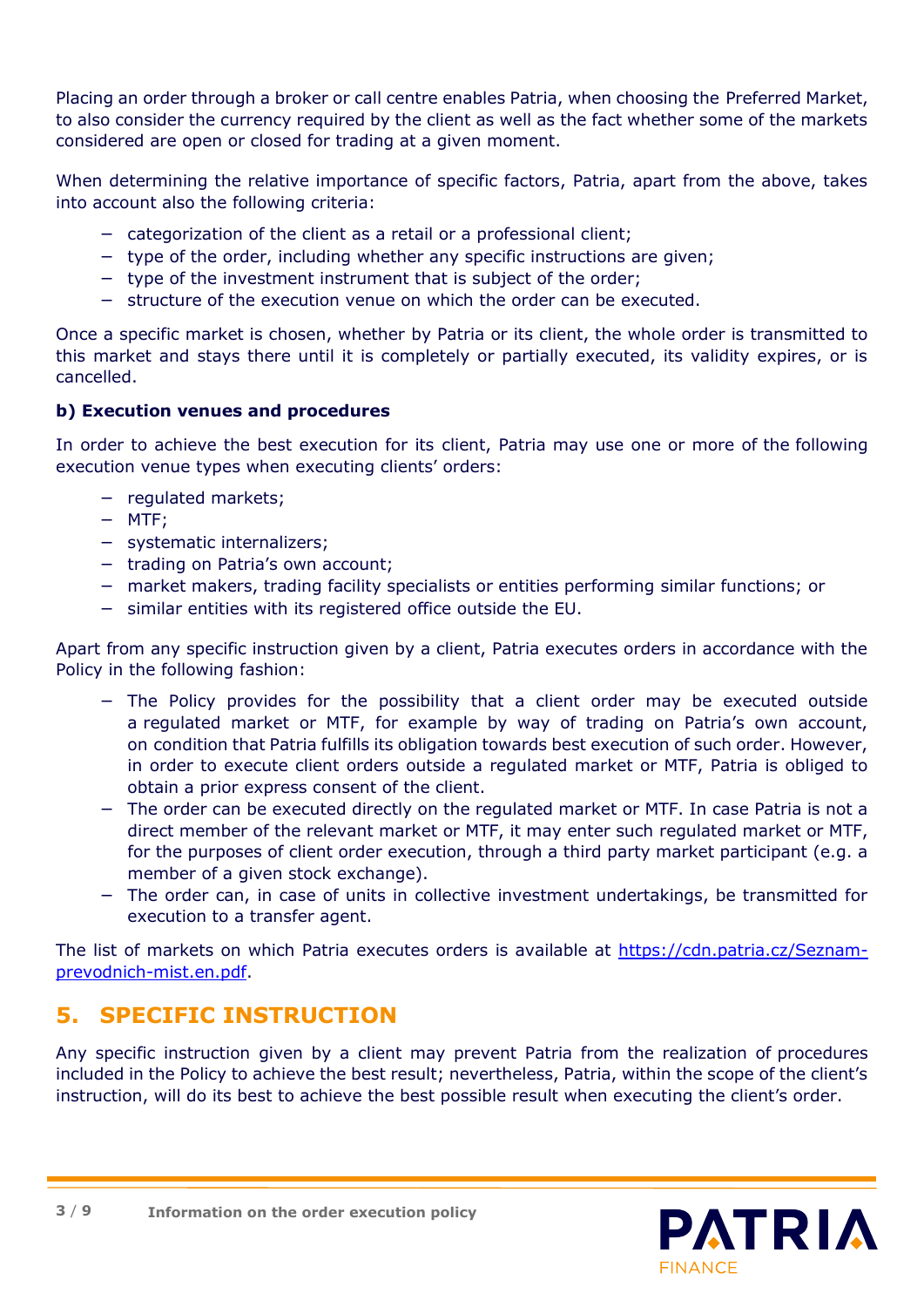# **6. COMBINING ORDERS**

Patria may combine the client's orders with the orders of other clients and with orders executed by Patria on its own account, assuming that:

- a) these are only orders for either purchase or sale;
- b) it is unlikely that a transaction made on the basis of the combined order will be less advantageous for the client than separate execution of the order, also taking into account the costs of settling such a transaction;
- c) the other clients whose orders are to be combined with the client's order have also been informed by Patria in advance of the possibility of orders being combined;
- d) the allocation of performance and obligations from the combined order will not damage any client;
- e) the order or the Agreement explicitly indicates the opposite.

If Patria combines clients' orders, it has the following obligations:

- a) keep proper identification of the orders being combined;
- b) ensure that a lack of funds or investment instruments on the part of the client or Patria does not prevent or endanger the execution of another client's order;
- c) fairly divide up the purchased investment instruments and the costs incurred among the individual clients whose orders were combined;
- d) if the whole combined order cannot be satisfied in its full amount, preferentially satisfy the clients' orders at least proportionately unless it can prove that it would not be possible to satisfy the clients' orders under better conditions or at all without its order.

### **7. MONITORING AND PERIODIC REVIEW**

Patria continually monitors the effectiveness of the Policy and chosen procedures for orders execution in order to identify and, where appropriate, correct any deficiencies.

In particular, Patria regularly assesses whether the execution venues set out in the Policy enable the best execution of clients' orders, or whether the chosen procedures or chosen counterparties need to be amended. In the event that a mistake is found in a given counterparty, the cooperation with the counterparty will be reviewed from the point of view of achieving the principles of best execution.

When evaluating counterparties, as well as transactions in which Patria is a member of a regulated market, the parameters listed in Chapter 4 of these Rules are reviewed.

Patria reviews the Policy at least annually. Patria undertakes to notify its clients of any material change to the chosen procedures or the Policy.

## **8. TYPES OF ORDERS**

When providing investment services, Patria executes the following orders:

| Market Order | Market order is an order without a limit price specified in the order |
|--------------|-----------------------------------------------------------------------|
|              | setting. The maximum purchase or the minimum sale price at which      |
|              | the order can be executed is therefore not limited. Order is executed |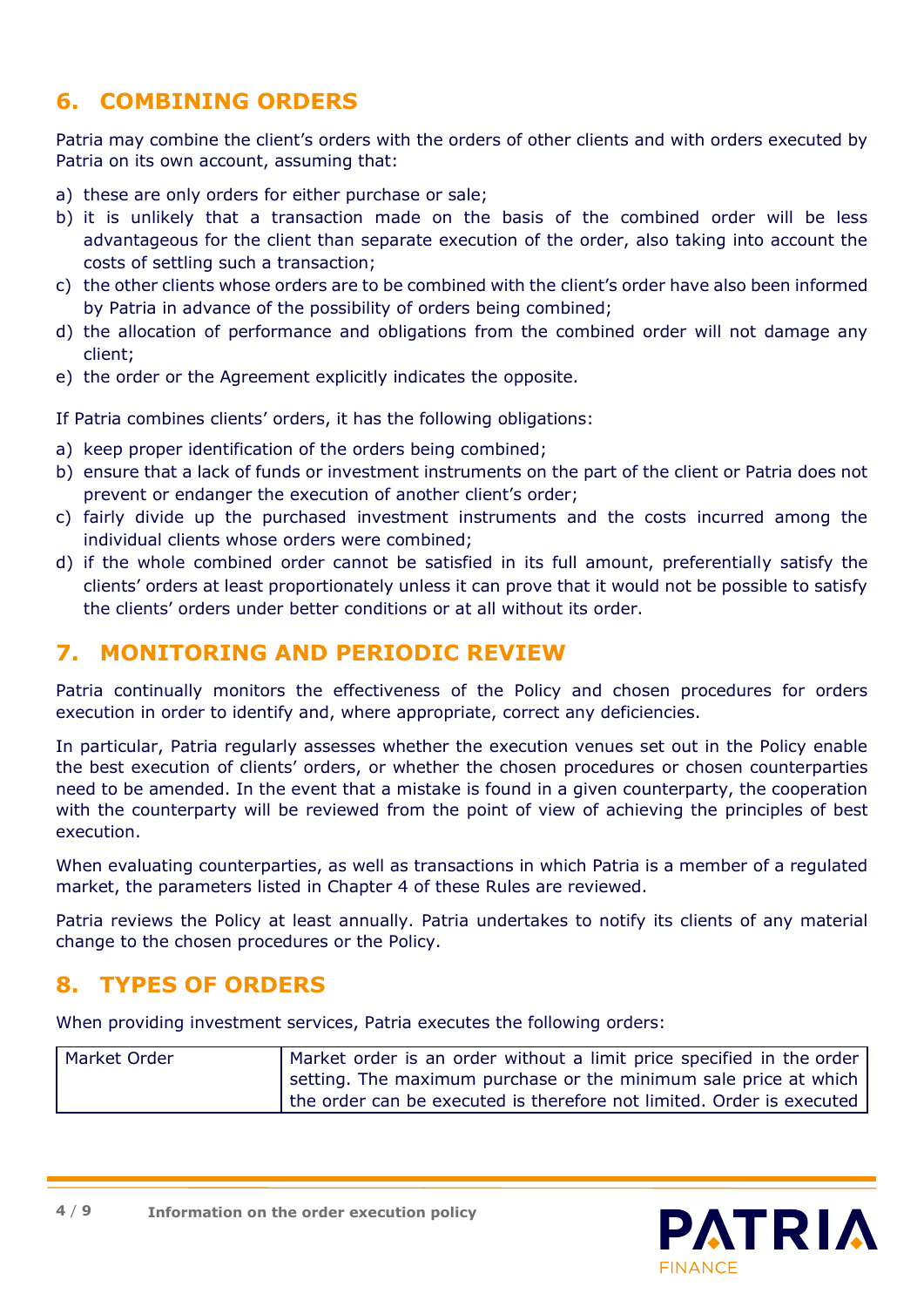|                            | for the best bid or offer available at the time, when the order reaches<br>market.                                                                                                                                                                                                                                                                                                                                                                                                                                                                                                                           |
|----------------------------|--------------------------------------------------------------------------------------------------------------------------------------------------------------------------------------------------------------------------------------------------------------------------------------------------------------------------------------------------------------------------------------------------------------------------------------------------------------------------------------------------------------------------------------------------------------------------------------------------------------|
| Limit Order                | Limit order is an order with a limit price specified in the order setting<br>the maximum purchase or the minimum sale price at which the order<br>can be executed.                                                                                                                                                                                                                                                                                                                                                                                                                                           |
| <b>Entry Order</b>         | Buy (sell) entry order allows for placing orders at a price lower<br>(higher) than the current market price. This order is activated only if<br>the market price reaches the amount specified in the order. In case<br>there is insufficient liquidity on the required price level, Limit order<br>(purchase below the current price, or sale above the current price)<br>does not have to be executed immediately. Stop order (purchase<br>above the current price, or sale below the current price), after its<br>activation, behaves in the same way as a market order with the<br>instruction "At best". |
| <b>Stop Market Order</b>   | Stop market order is a market order to sell (buy) a financial<br>instrument that is activated once a trade is executed for a stop-price,<br>or at a price lower in a sell stop order, or at a price higher in a buy<br>stop order. The final price at which the order is executed may<br>significantly differ from the designated stop price.                                                                                                                                                                                                                                                                |
| Stop Limit Order           | Stop limit order is an order to sell (buy) a financial instrument in case<br>a limit order is activated once a trade is executed for a stop-price, or<br>at a price lower in a sell stop-limit order, or at a price higher in a buy<br>stop-limit order. The final price at which the order is executed cannot<br>be worse that the limit price designated by the client. Attention $-$ on<br>the Boerse Frankfurt Zertifikate, the Stop Limit Order is activated by<br>the BID/OFFER price being below/above the stop-price, NOT by the<br>last print.                                                      |
| <b>Trailing Stop Order</b> | Trailing stop order is an adjustable stop-limit order where its stop-<br>price and limit-price parameters are automatically adjusted according<br>to the financial instrument's price development. Typically, this order<br>is used to lock in profits in a situation where the price of the purchased<br>financial instrument is developing in client's favor.                                                                                                                                                                                                                                              |
| <b>Bracket Order</b>       | Bracket order is an order to sell (buy) a financial instrument that<br>consists of a limit order and a stop-limit order. Both orders must be<br>in the same direction, ie. to buy or sell. The order is executed either<br>by a limit order at a given profit or by a stop-limit order at a given<br>loss.                                                                                                                                                                                                                                                                                                   |
| Iceberg Order              | Order Display amount (Iceberg) allows to display only a part of the<br>total order volume on the market. The residual amount of the order<br>remains hidden to market participants. After the visible part of the<br>order is executed, the prior volume is displayed again until its<br>satisfaction or cancellation. Typically, this order is used in case of<br>placing large orders.                                                                                                                                                                                                                     |

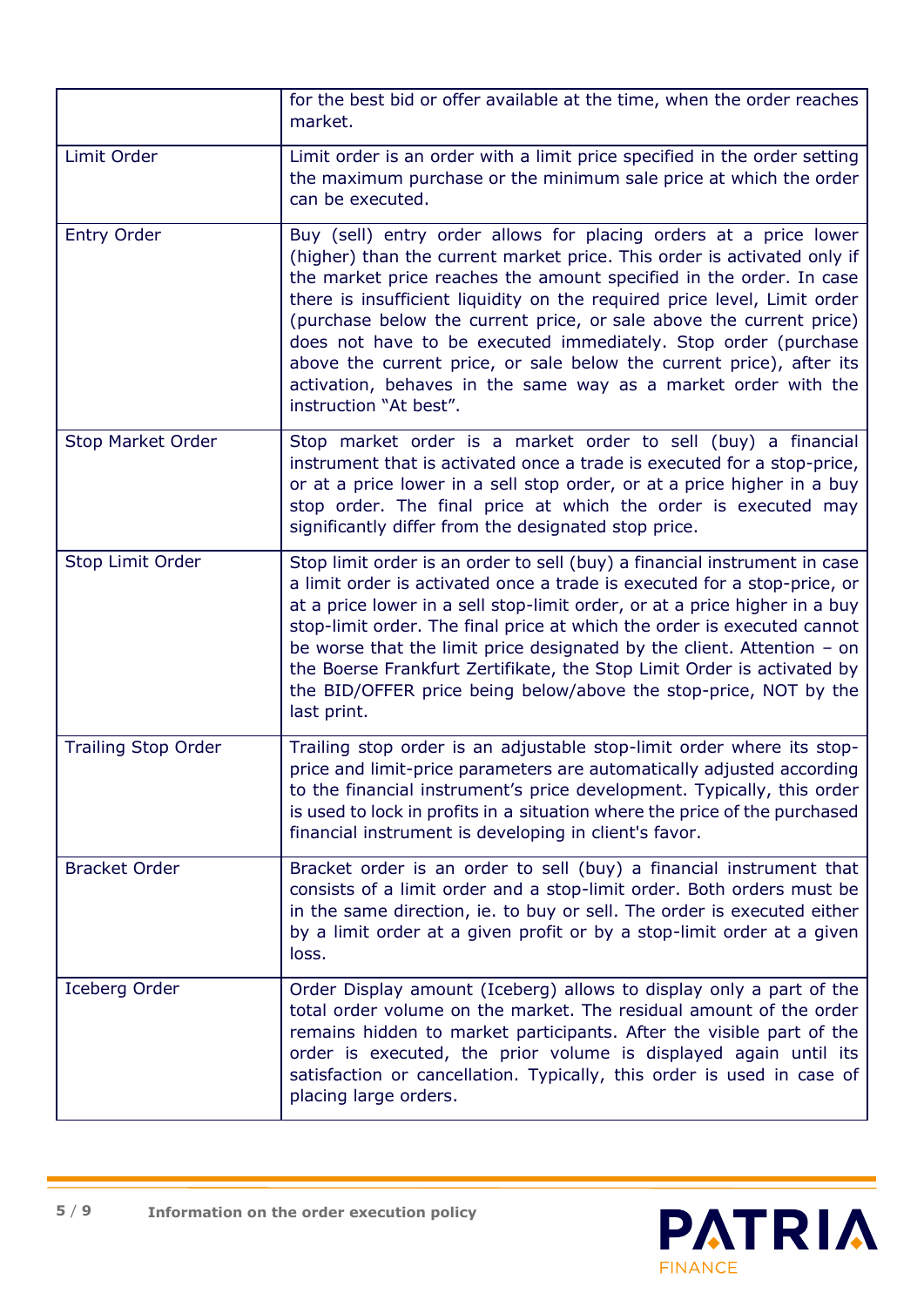| Immediate or Cancel<br>(IOC) Order               | IOC order is designed for an immediate (even partial) execution.                                                                                                                                                                                                                                                                                      |
|--------------------------------------------------|-------------------------------------------------------------------------------------------------------------------------------------------------------------------------------------------------------------------------------------------------------------------------------------------------------------------------------------------------------|
| Fill or Kill (FOK) Order                         | FOK order is designed for an immediate execution; however, such<br>order cannot be partially executed. In case the order cannot be<br>immediately and fully executed, it is, without any execution,<br>automatically cancelled.                                                                                                                       |
| Volume-Weighted<br>Average Price (VWAP)<br>Order | Volume-Weighted Average Price is a weighted average of prices of<br>individual trades; the weights reflect the volume of given trades of<br>the relevant financial instrument during a certain time frame. In VWAP<br>order the client can submit specific instructions regarding the order<br>execution price, for example to specify a limit price. |

The ability to execute respective order types depends on the specifics of a particular market.

# **9. DURATION (VALIDITY) OF ORDERS**

If no further specification is provided, a received order is automatically considered a Day Order. Setting a longer time frame for the expiration of the order must be indicated when filling out the trading form in the trading application or when giving the instruction by phone.

- − Day Order: Expires at the end of the trading session on the day when the order was entered.
- − Good till date: Expires at the end of the trading session of a pre-determined date.
- − Immediate or Cancel and Fill or Kill: See above.

## **10. ASSET CLASSES**

#### **a) Bonds (Debentures)**

The asset class can be traded on an exchange or over the counter (off exchange). The orders to buy and sell bonds are distributed to the exchange market only if Patria is a member of the exchange (Prague Stock Exchange, Bratislava Stock Exchange). All other transactions with bonds are executed outside the regulated market with chosen contract counterparty.

Patria always acts as agent in bond transactions and does not execute clients' orders against Patria's own position.

#### **Accepted types of orders:**

- − Market Order
- − Limit Order

#### **Relevant factors for execution:**

- − Price
- − Costs
- − Volume
- − Likelihood of execution and settlement
- − Type of order
- − Speed

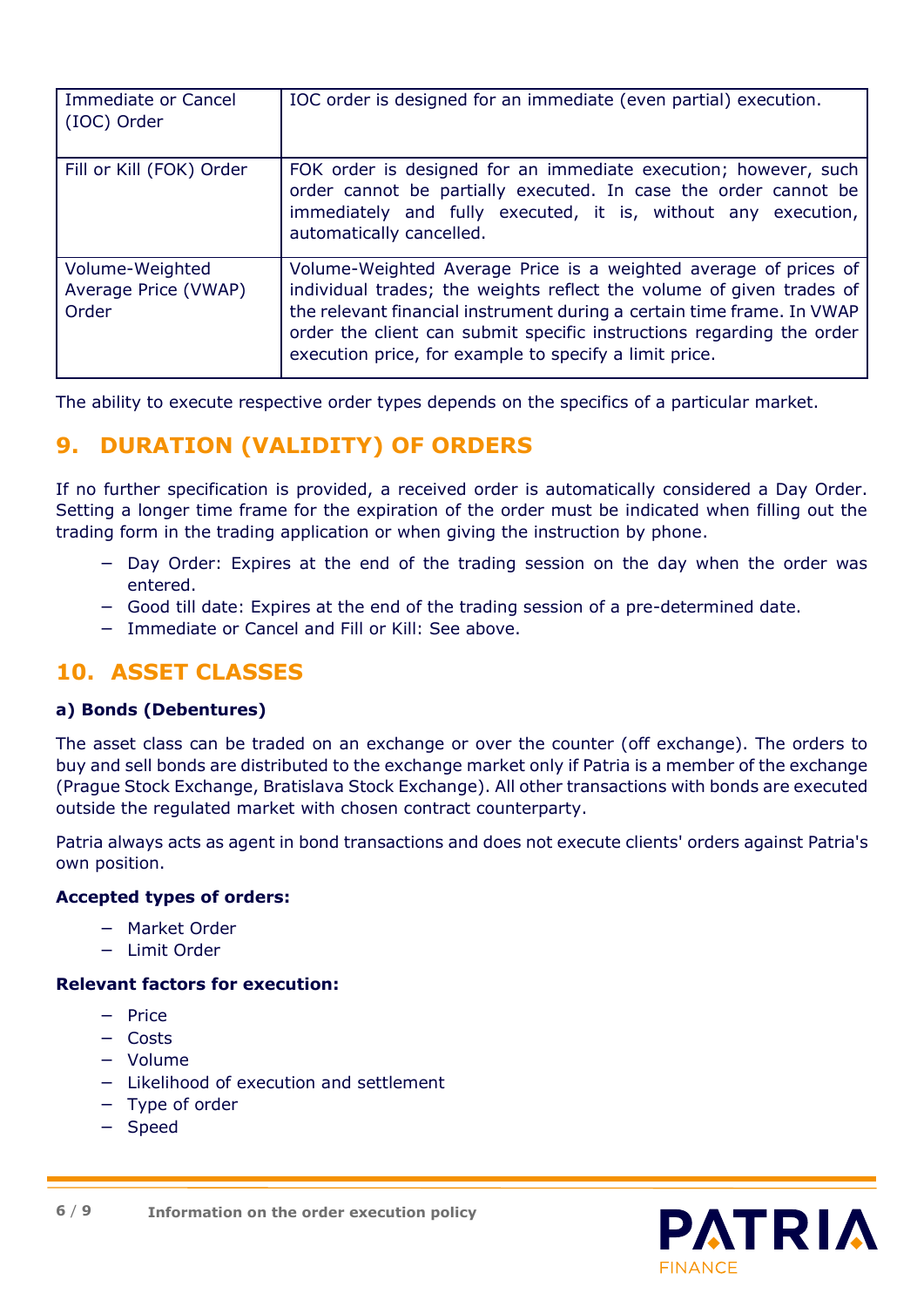#### **b) Stock (Shares)**

Patria executes transactions with this asset class exclusively as exchange transactions where the trading order is sent directly to the market or to the contract counterparty. Patria sends an order directly to the exchange if Patria is a member of the respective exchange (Prague Stock Exchange, Bratislava Stock Exchange). As concerns the choice of the execution venue used for the execution of orders, Patria primarily uses volume markets (markets with the highest liquidity, usually domestic markets). In any other case, Patria or the contract counterparty, as applicable, shall choose another execution venue where the best possible execution shall be secured. For a list of execution venues, please refer to the website [https://cdn.patria.cz/Seznam-prevodnich-mist.en.pdf.](https://cdn.patria.cz/Seznam-prevodnich-mist.en.pdf) After an order is received which contains an explicit (specific) instruction, Patria or the contract counterparty, as applicable, will have regard to the instruction when sending the order to the market; Best Execution Policy shall apply to the remaining execution factors.

#### **Accepted types of orders:**

- − Market Order
- − Limit Order
- − Stop Loss
- − Stop Limit
- − Bracket Order
- − Trailing Stop
- − If Order
- − Immediate or Cancel Order
- − Fill or Kill Order
- − Iceberg Order
- − Algorithmic Order

#### **Relevant factors for execution:**

- − Price
- − Anticipated impact of the order on the market environment
- − Volume
- − Likelihood of execution and settlement
- − Type of order
- − Costs

#### **c) ETF/ETC/ETN**

Patria executes transactions with this asset class exclusively as exchange transactions where the trading order is sent directly to the market or to the contract counterparty. As concerns the choice of the execution venue used for the execution of orders, Patria primarily uses volume markets (markets with the highest liquidity, usually domestic markets). In any other case, Patria or the contract counterparty, as applicable, shall choose another execution venue where the best possible execution shall be secured. For a list of execution venues, please refer to the website [https://cdn.patria.cz/Seznam-prevodnich-mist.en.pdf.](https://cdn.patria.cz/Seznam-prevodnich-mist.en.pdf)

After an order is received which contains an explicit (specific) instruction, Patria or the contract counterparty, as applicable, will have regard to the instruction when sending the order to the market; Best Execution Policy shall apply to the remaining execution factors.

#### **Accepted types of orders:**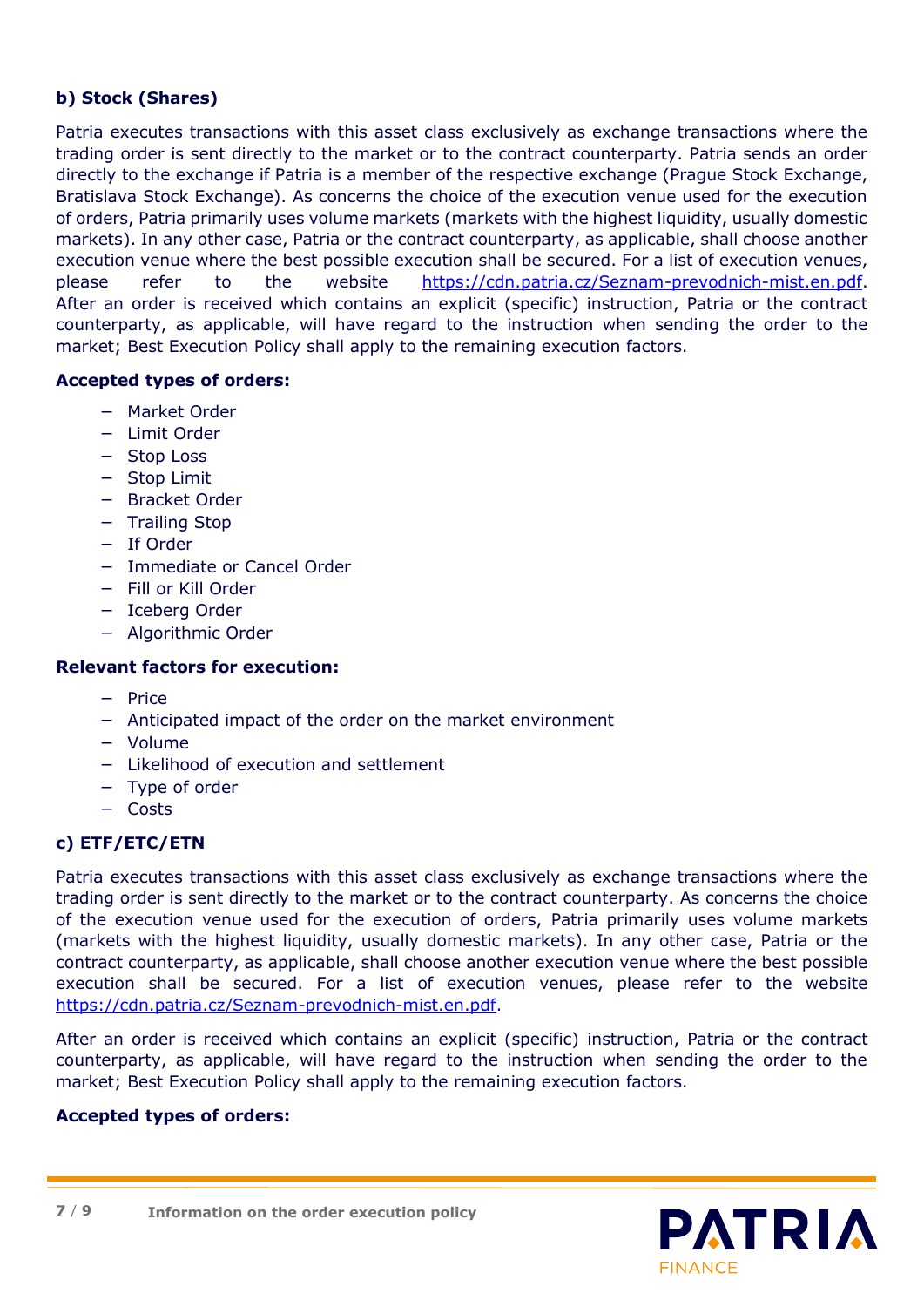- − Market Order
- − Limit Order
- − Stop Loss
- − Stop Limit
- − If Order
- − Iceberg Order
- − Algorithmic Order

#### **Relevant factors for execution:**

- − Price
- − Anticipated impact of the order on the market environment
- − Volume
- − Likelihood of execution and settlement
- − Type of order
- − Costs

#### **d) Investment Certificates, Leverage Certificates, Warrants**

Patria executes transactions with this asset class exclusively as exchange transactions where the trading order is sent to the contract counterparty. The primary execution venue for trading these instruments is Zertifikaten Börse Frankfurt and Börse Stuttgart, where liquidity is secured by the issuer of the respective instrument. In any other case, Patria or the contract counterparty, as applicable, shall choose another execution venue where the best possible execution shall be secured. For a list of execution venues, please refer to the website [https://cdn.patria.cz/Seznam](https://cdn.patria.cz/Seznam-prevodnich-mist.en.pdf)[prevodnich-mist.en.pdf.](https://cdn.patria.cz/Seznam-prevodnich-mist.en.pdf)

After an order is received which contains an explicit (specific) instruction, Patria or the contract counterparty, as applicable, will have regard to the instruction when sending the order to the market; Best Execution Policy shall apply to the remaining execution factors.

If investment certificates are traded directly with the issuer (ČSOB a.s., Commerzbank AG), the transaction is executed over the counter. Best execution is guaranteed by the issuer of the given product.

#### **Accepted types of orders:**

- − Market Order
- − Limit Order
- − Stop Loss
- − Stop Limit
- − If Order
- − Algorithmic Order

#### **Relevant factors for execution:**

- − Price
- − Anticipated impact of the order on the market environment
- − Volume
- − Likelihood of execution and settlement
- − Type of order
- − Costs